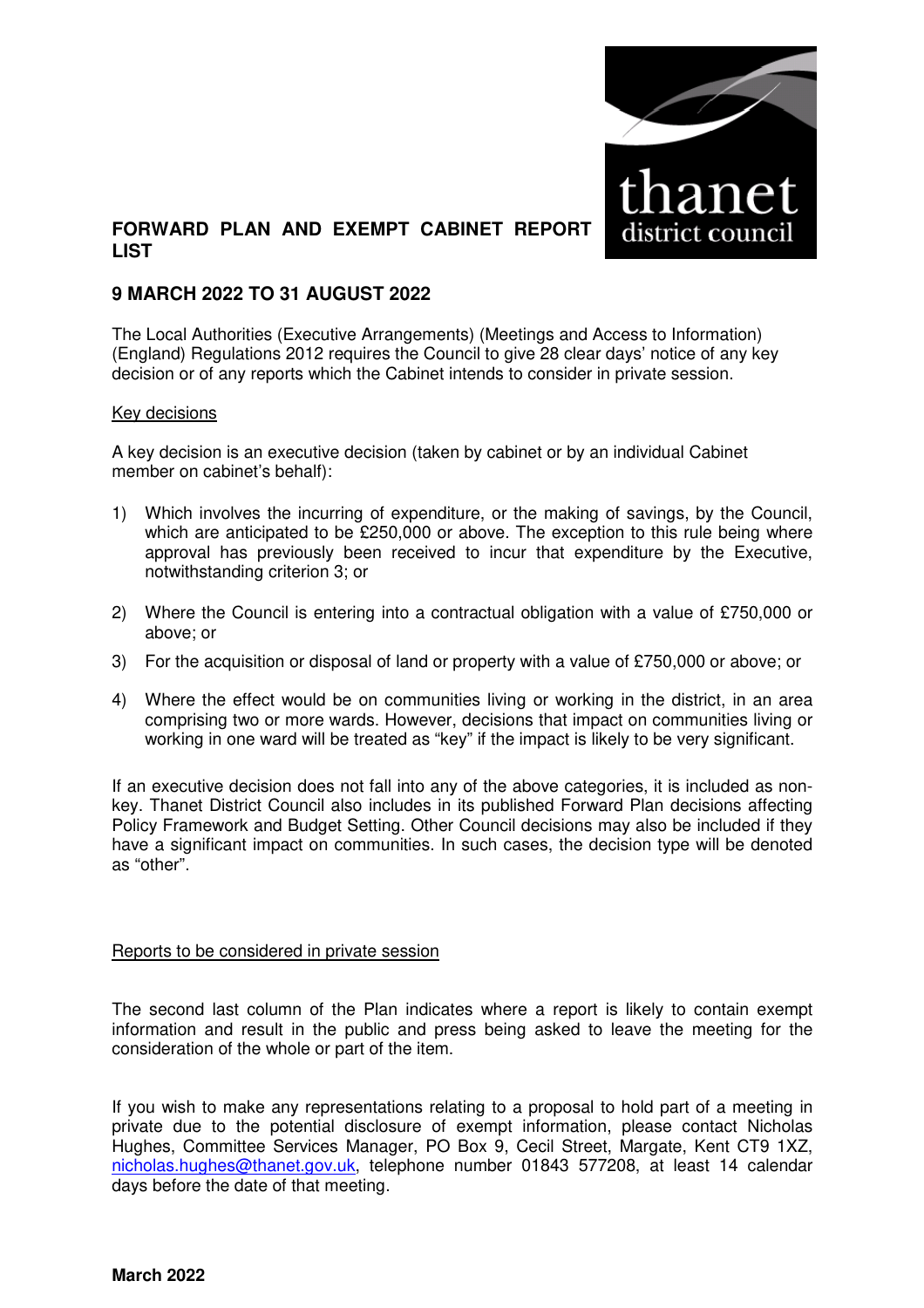At least 5 clear (working) days before the meeting, the Council will publish on its website a notice giving details of representations received about why the meeting should be open to the public and a statement of its response.

The Plan represents a snapshot of decisions in the system as at the date of publication. It is updated 28 clear days before each meeting of Cabinet. The Plan is available for inspection at all reasonable hours free of charge at Thanet Gateway Plus, Cecil Street, Margate, Kent CT9 1RE.

### Availability of documents

Subject to any prohibition or restriction on their disclosure, copies of, or extracts from, any document listed in the Plan will be available from Thanet Gateway Plus, Cecil Street, Margate, Kent CT 9 1RE. Other documents relevant to those matters may be submitted to the decision makers; if that is the case, details of the documents as they become available can be requested by telephoning Democratic Services on 01843 577500 or by emailing committee@thanet.gov.uk.

The documents listed in the Plan will be published on the Council's website at least five clear (working) days before the decision date. Other documents will be published at the same time or as soon as they become available.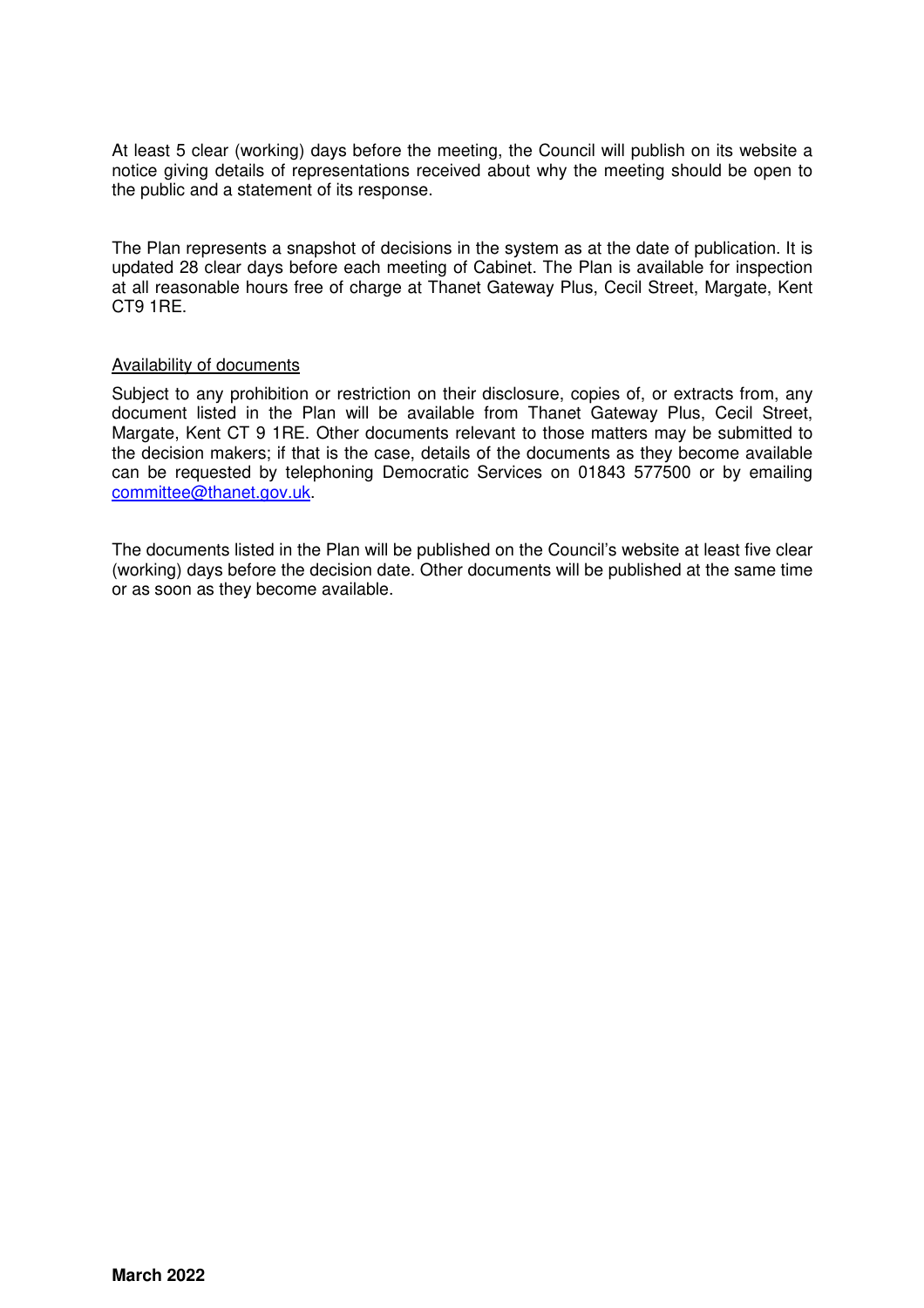

The Cabinet comprises the following Members who have responsibility for the portfolio areas shown: Councillor Ash Ashbee Leader of the Council Councillor Reece Pugh Deputy Leader of the Council and Cabinet Member for Economic Development Councillor Bob Bayford<br>
Cabinet Member for Environmental Services & Special Projects<br>
Cabinet Member for Housing Councillor Jill Bayford<br>
Cabinet Member for Housing<br>
Councillor George Kup<br>
Cabinet Member for Commun Councillor George Kup **Cabinet Member for Community Safety & Youth Engagement** Councillor David Saunders Cabinet Member for Finance

# **9 March 2022 to 31 August 2022**

| Decision to be<br><b>Considered</b>                                                 | <b>What the Decision will</b><br>mean                                                                                                                                   | 1. Decision Path/<br>2. Lead Officer                                                                                      | Lead<br><b>Cabinet</b><br><b>Member</b>                         | <b>For</b><br>Decision by<br>(in case of $O$ &<br>S, consultation<br>date) | <b>Decision</b><br><b>Type</b> | Details of any<br>information likely to<br>be considered in<br>private under<br>Schedule 12A of the<br><b>Local Government</b><br><b>Act 1972</b> | <b>Documents</b><br>submitted to the<br><b>Decision Maker</b> |
|-------------------------------------------------------------------------------------|-------------------------------------------------------------------------------------------------------------------------------------------------------------------------|---------------------------------------------------------------------------------------------------------------------------|-----------------------------------------------------------------|----------------------------------------------------------------------------|--------------------------------|---------------------------------------------------------------------------------------------------------------------------------------------------|---------------------------------------------------------------|
| Adoption of revised<br>Tenancy Strategy &<br><b>Tenancy Management</b><br>Strategy  | The Tenancy Strategy is a<br>statutory document which<br>details how we will allocate<br>and let our homes and how<br>we would like RP's in the<br>area to do the same. | 1.Overview &<br><b>Scrutiny Panel</b><br>Cabinet<br>2.Ashley Jackson,<br><b>Housing Strategy</b><br>& Projects<br>Manager | Councillor Jill<br>Bayford,<br>Cabinet<br>Member for<br>Housing | 15 Mar 22<br>17 Mar 22                                                     | Key                            |                                                                                                                                                   | OSP report<br>Cabinet report                                  |
| Tenant and<br>Leaseholder Services<br>Key Performance<br>indicators (TLS KPI)<br>Q3 | Review the performance of<br>housing services                                                                                                                           | 1.Overview &<br><b>Scrutiny Panel</b><br>Cabinet<br>2.Sally O'Sullivan                                                    | Councillor Jill<br>Bayford,<br>Cabinet<br>Member for<br>Housing | 15 Mar 22<br>17 Mar 22                                                     | Non-Key                        |                                                                                                                                                   | OSP report<br>Cabinet report                                  |